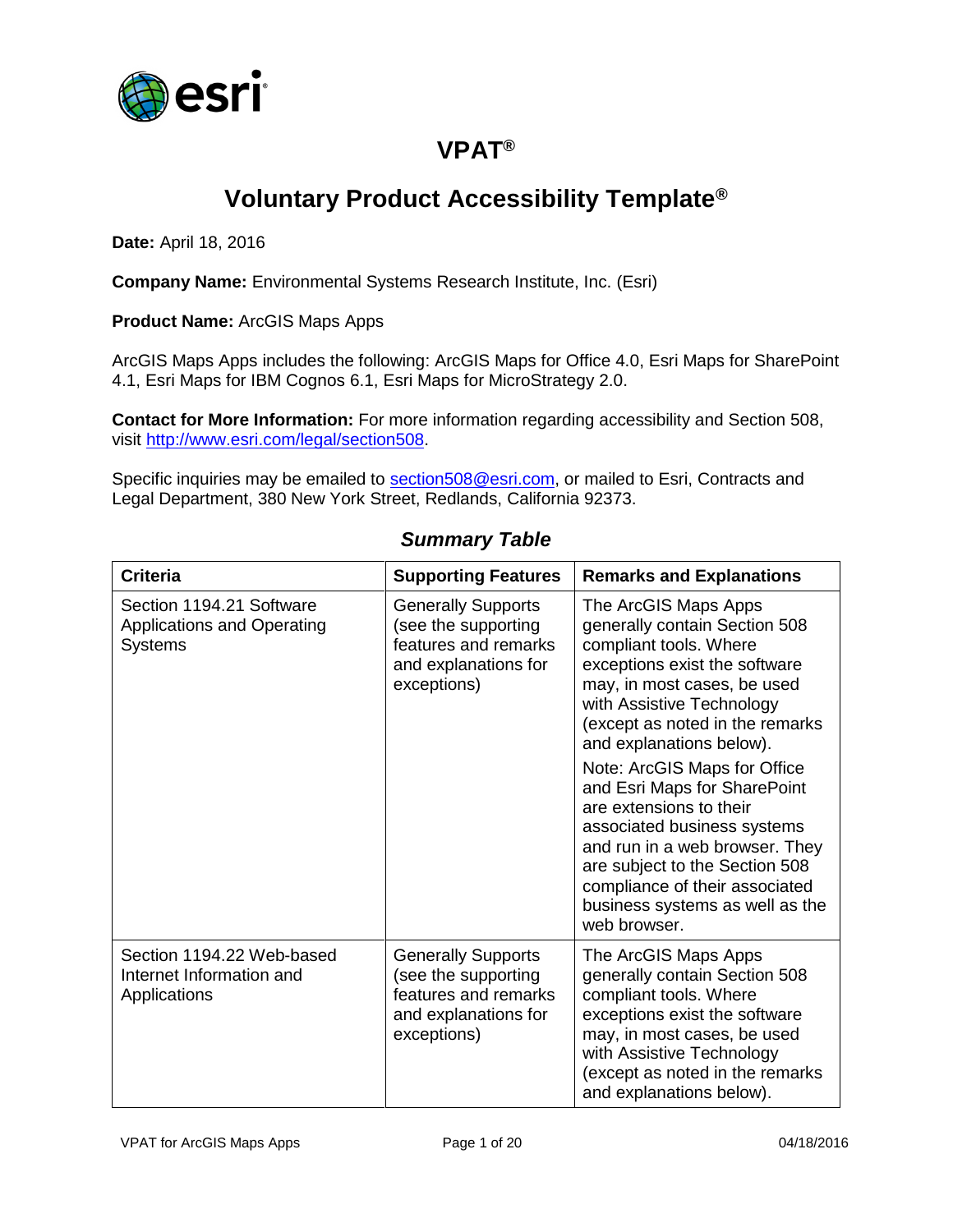|                                                           |                                                                                                                 | Note: Esri Maps for IBM<br>Cognos, Esri Maps for<br>MicroStrategy, and Esri Maps<br>for SharePoint are extensions to<br>their associated business<br>systems and run in a web<br>browser. They are subject to the<br>Section 508 compliance of their<br>associated business systems as<br>well as the web browser. |
|-----------------------------------------------------------|-----------------------------------------------------------------------------------------------------------------|--------------------------------------------------------------------------------------------------------------------------------------------------------------------------------------------------------------------------------------------------------------------------------------------------------------------|
| Section 1194.23<br><b>Telecommunications Products</b>     | Not Applicable                                                                                                  |                                                                                                                                                                                                                                                                                                                    |
| Section 1194.24 Video and Multi-<br>media Products        | Not Applicable                                                                                                  |                                                                                                                                                                                                                                                                                                                    |
| Section 1194.25 Self-Contained,<br><b>Closed Products</b> | Not Applicable                                                                                                  |                                                                                                                                                                                                                                                                                                                    |
| Section 1194.26 Desktop and<br><b>Portable Computers</b>  | Not Applicable                                                                                                  |                                                                                                                                                                                                                                                                                                                    |
| Section 1194.31 Functional<br>Performance Criteria        | <b>Generally Supports</b><br>(see the supporting<br>features and remarks<br>and explanations for<br>exceptions) | See the remarks and<br>explanations below.                                                                                                                                                                                                                                                                         |
| Section 1194.41 Information,<br>Documentation and Support | <b>Supports</b>                                                                                                 | See the remarks and<br>explanations below.                                                                                                                                                                                                                                                                         |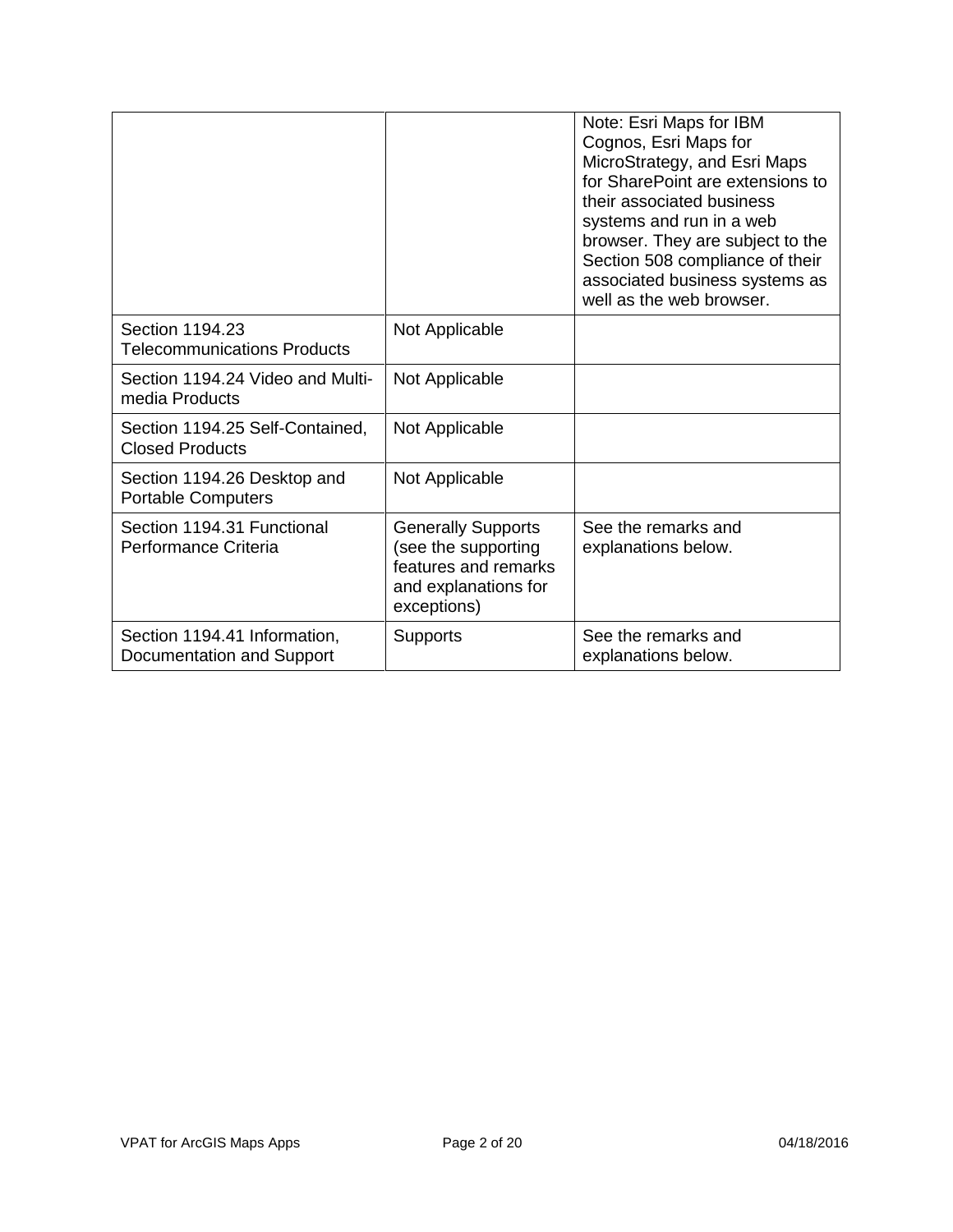| <b>Criteria</b>                                                                                                                                                                                                                                                                                                                                                                                                                                                                                                                                                                                         | <b>Supporting Features</b>  | <b>Remarks and Explanations</b>                                                                                                                                                                                                                                                                                                                                                                                                                                                                                                                                                                                             |
|---------------------------------------------------------------------------------------------------------------------------------------------------------------------------------------------------------------------------------------------------------------------------------------------------------------------------------------------------------------------------------------------------------------------------------------------------------------------------------------------------------------------------------------------------------------------------------------------------------|-----------------------------|-----------------------------------------------------------------------------------------------------------------------------------------------------------------------------------------------------------------------------------------------------------------------------------------------------------------------------------------------------------------------------------------------------------------------------------------------------------------------------------------------------------------------------------------------------------------------------------------------------------------------------|
| (a) When software is designed to<br>run on a system that has a<br>keyboard, product functions shall<br>be executable from a keyboard<br>where the function itself or the<br>result of performing a function<br>can be discerned textually.                                                                                                                                                                                                                                                                                                                                                              | Supports with<br>Exceptions | ArcGIS Maps for Office is a<br>geographic, map centric<br>product. Not all interactions are<br>supported through the keyboard.<br>Note: Keyboard alternatives are<br>required only when the function<br>or the result of performing a<br>function can be represented with<br>words. ArcGIS Maps software<br>contains geographic information<br>system (GIS) technology that<br>captures, manages, and<br>analyzes data through digital<br>maps. Many GIS functions (such<br>as drawing lines on the screen)<br>cannot be represented with<br>words and, therefore, no<br>keyboard equivalent exists for<br>these functions. |
| (b) Applications shall not disrupt<br>or disable activated features of<br>other products that are identified<br>as accessibility features, where<br>those features are developed and<br>documented according to<br>industry standards. Applications<br>also shall not disrupt or disable<br>activated features of any<br>operating system that are<br>identified as accessibility features<br>where the application<br>programming interface for those<br>accessibility features has been<br>documented by the manufacturer<br>of the operating system and is<br>available to the product<br>developer. | Supports with<br>Exceptions | ArcGIS Maps for Office should<br>not impede the use of<br>accessibility features.                                                                                                                                                                                                                                                                                                                                                                                                                                                                                                                                           |
| (c) A well-defined on-screen<br>indication of the current focus<br>shall be provided that moves<br>among interactive interface<br>elements as the input focus<br>changes. The focus shall be<br>programmatically exposed so<br>that Assistive Technology can<br>track focus and focus changes.                                                                                                                                                                                                                                                                                                          | Supports with<br>Exceptions | ArcGIS Maps for Office should<br>not impede the use of Assistive<br>Technology.                                                                                                                                                                                                                                                                                                                                                                                                                                                                                                                                             |

*Section 1194.21 Software Applications and Operating Systems – Detail*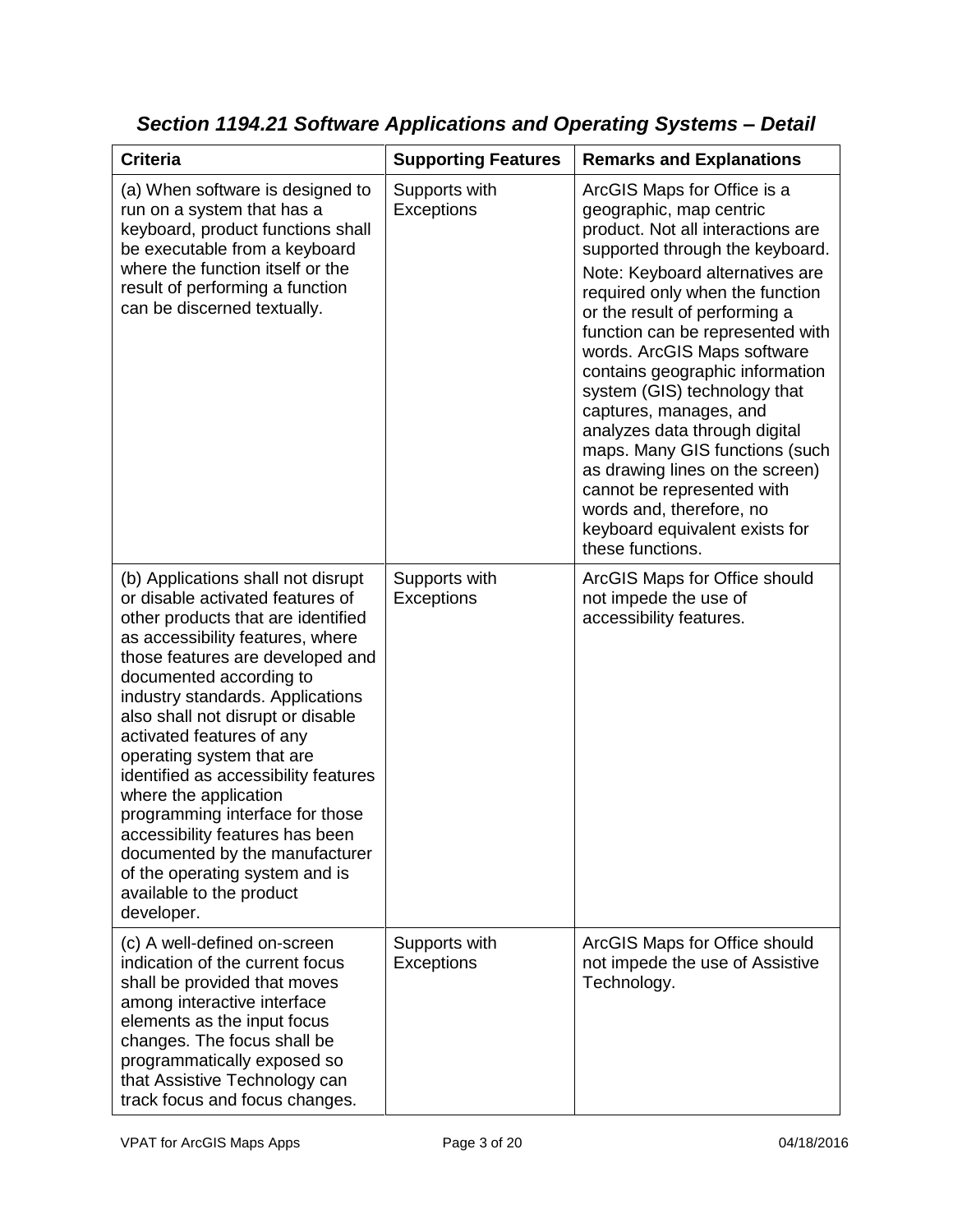| (d) Sufficient information about a<br>user interface element including<br>the identity, operation and state<br>of the element shall be available<br>to Assistive Technology. When<br>an image represents a program<br>element, the information<br>conveyed by the image must also<br>be available in text. | Supports with<br>Exceptions        | Some elements of the user<br>interface in ArcGIS Maps for<br>Office do not meet this<br>requirement.                                        |
|------------------------------------------------------------------------------------------------------------------------------------------------------------------------------------------------------------------------------------------------------------------------------------------------------------|------------------------------------|---------------------------------------------------------------------------------------------------------------------------------------------|
| (e) When bitmap images are<br>used to identify controls, status<br>indicators, or other programmatic<br>elements, the meaning assigned<br>to those images shall be<br>consistent throughout an<br>application's performance.                                                                               | <b>Supports</b>                    | <b>ArcGIS Maps for Office</b><br>supports.                                                                                                  |
| (f) Textual information shall be<br>provided through operating<br>system functions for displaying<br>text. The minimum information<br>that shall be made available is<br>text content, text input caret<br>location, and text attributes.                                                                  | Supports                           |                                                                                                                                             |
| (g) Applications shall not override<br>user selected contrast and color<br>selections and other individual<br>display attributes.                                                                                                                                                                          | Supports with<br><b>Exceptions</b> |                                                                                                                                             |
| (h) When animation is displayed,<br>the information shall be<br>displayable in at least one non-<br>animated presentation mode at<br>the option of the user.                                                                                                                                               | Not Applicable                     |                                                                                                                                             |
| (i) Color coding shall not be used<br>as the only means of conveying<br>information, indicating an action,<br>prompting a response, or<br>distinguishing a visual element.                                                                                                                                 | Supports with<br><b>Exceptions</b> | ArcGIS Maps for Office provides<br>access to geographic maps.<br>Some, but not all maps, use only<br>color coding to convey<br>information. |
| (j) When a product permits a user<br>to adjust color and contrast<br>settings, a variety of color<br>selections capable of producing a<br>range of contrast levels shall be<br>provided.                                                                                                                   | Supports with<br>Exceptions        | ArcGIS Maps for Office provides<br>color options in certain parts of<br>the user interface.                                                 |
| (k) Software shall not use<br>flashing or blinking text, objects,<br>or other elements having a flash                                                                                                                                                                                                      | <b>Supports</b>                    |                                                                                                                                             |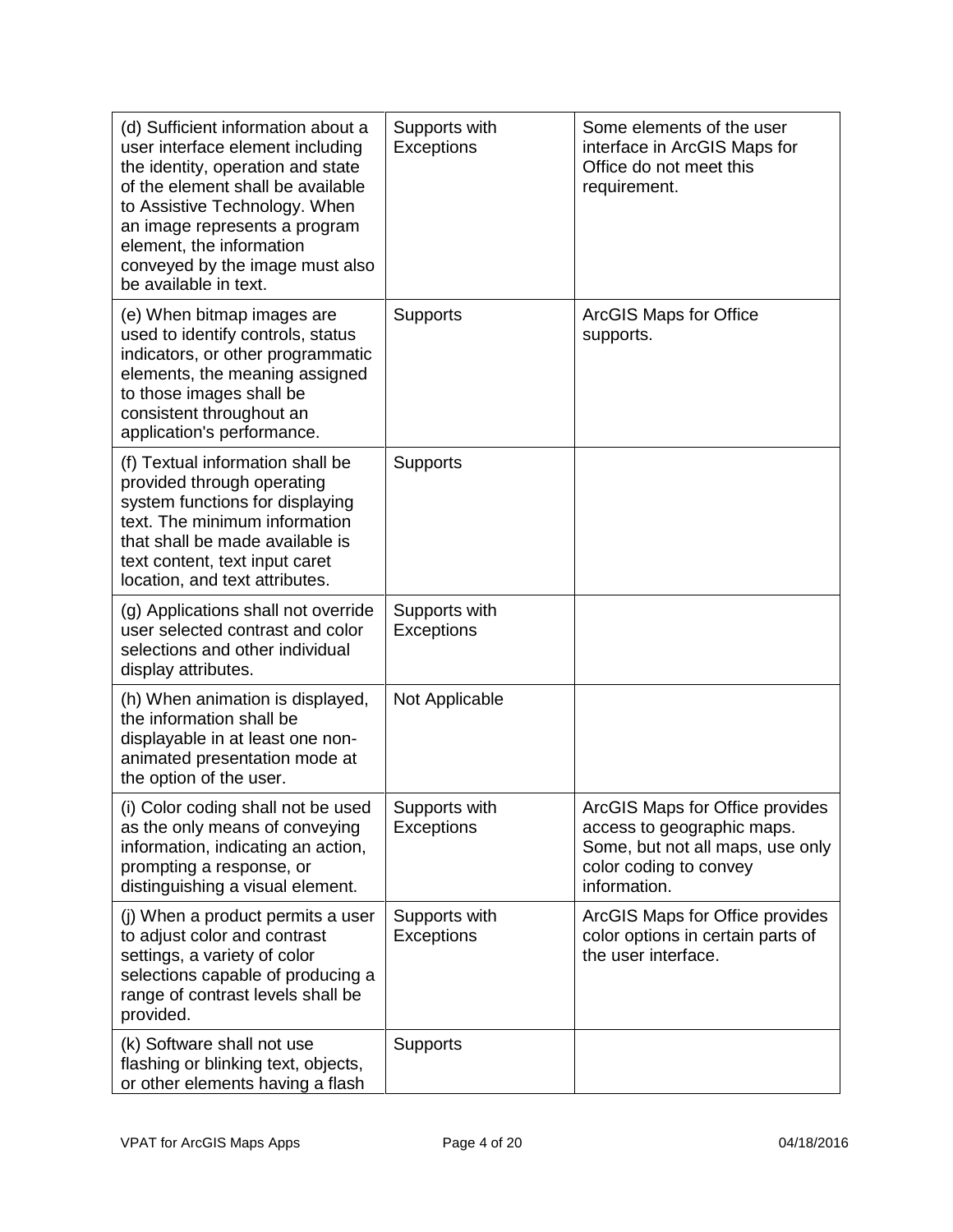| or blink frequency greater than 2<br>Hz and lower than 55 Hz.                                                                                                                                                                                                       |                                    |                                                                                                                                                 |
|---------------------------------------------------------------------------------------------------------------------------------------------------------------------------------------------------------------------------------------------------------------------|------------------------------------|-------------------------------------------------------------------------------------------------------------------------------------------------|
| (I) When electronic forms are<br>used, the form shall allow people<br>using Assistive Technology to<br>access the information, field<br>elements, and functionality<br>required for completion and<br>submission of the form, including<br>all directions and cues. | Supports with<br><b>Exceptions</b> | ArcGIS Maps for Office has<br>some dialogs that require data<br>input from the user. Generally,<br>the dialogs support Assistive<br>Technology. |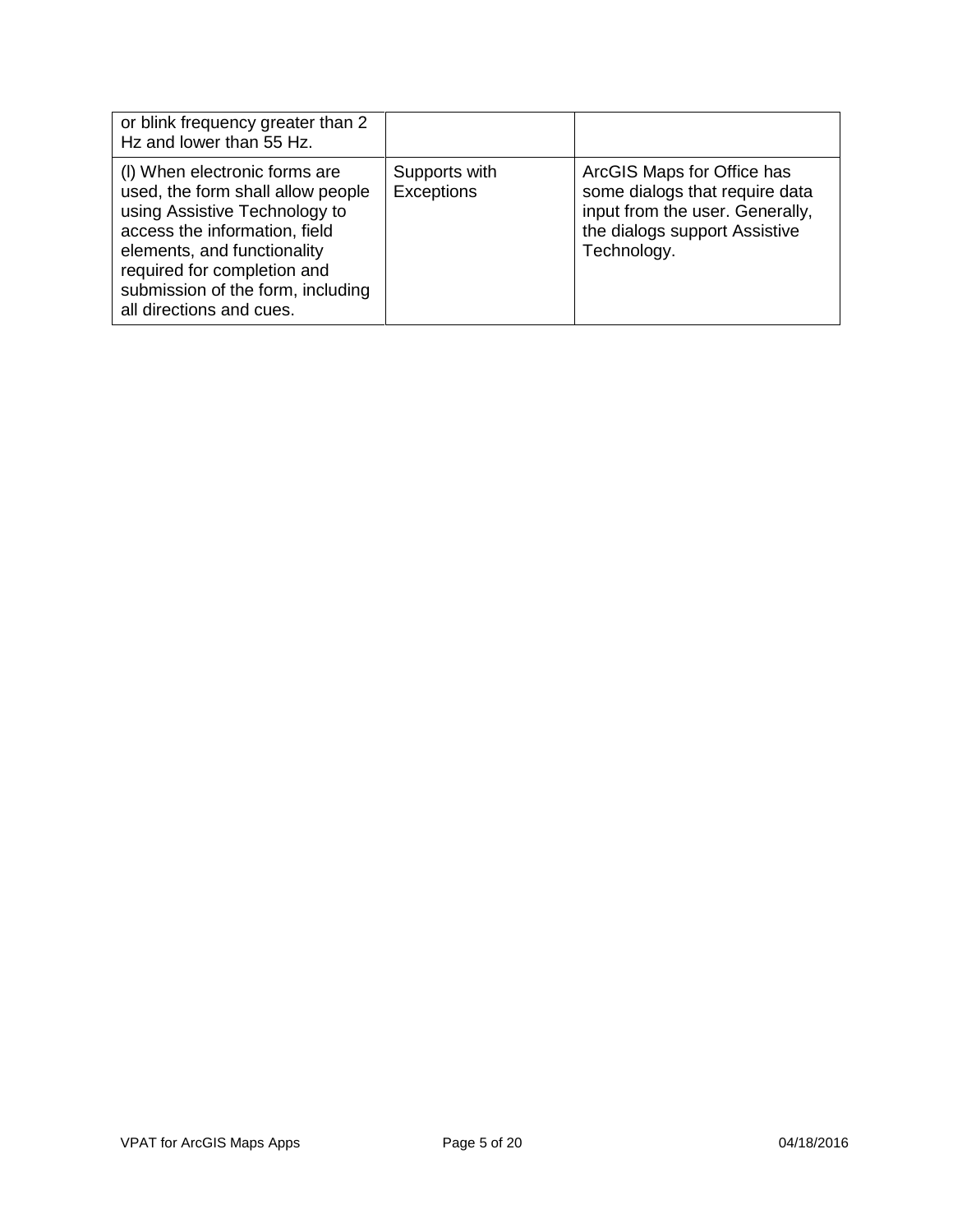| <b>Criteria</b>                                                                                                                                                              | <b>Supporting Features</b>         | <b>Remarks and Explanations</b>                                                                                                                                                                                                                                      |
|------------------------------------------------------------------------------------------------------------------------------------------------------------------------------|------------------------------------|----------------------------------------------------------------------------------------------------------------------------------------------------------------------------------------------------------------------------------------------------------------------|
| (a) A text equivalent for every<br>non-text element shall be<br>provided (e.g., via "alt",<br>"longdesc", or in element<br>content).                                         | Supports with<br>Exceptions        | Not all user interface elements<br>in Esri Maps for IBM Cognos,<br>Esri Maps for MicroStrategy,<br>Esri Maps for SharePoint meet<br>this requirement.                                                                                                                |
| (b) Equivalent alternatives for any<br>multimedia presentation shall be<br>synchronized with the<br>presentation.                                                            | Not Applicable                     |                                                                                                                                                                                                                                                                      |
| (c) Web pages shall be designed<br>so that all information conveyed<br>with color is also available<br>without color, for example from<br>context or markup.                 | Supports with<br><b>Exceptions</b> | Esri Maps for IBM Cognos, Esri<br>Maps for MicroStrategy, Esri<br>Maps for SharePoint use image<br>symbols for the geographic<br>maps which are in color. The<br>user has the option to choose to<br>use the non-color images or<br>different shaped vector symbols. |
| (d) Documents shall be<br>organized so they are readable<br>without requiring an associated<br>style sheet.                                                                  | Not Applicable                     |                                                                                                                                                                                                                                                                      |
| (e) Redundant text links shall be<br>provided for each active region of<br>a server-side image map.                                                                          | Not Applicable                     |                                                                                                                                                                                                                                                                      |
| (f) Client-side image maps shall<br>be provided instead of server-<br>side image maps except where<br>the regions cannot be defined<br>with an available geometric<br>shape. | Not Applicable                     |                                                                                                                                                                                                                                                                      |
| (g) Row and column headers<br>shall be identified for data tables.                                                                                                           | Supports                           |                                                                                                                                                                                                                                                                      |
| (h) Markup shall be used to<br>associate data cells and header<br>cells for data tables that have two<br>or more logical levels of row or<br>column headers.                 | <b>Supports</b>                    |                                                                                                                                                                                                                                                                      |
| (i) Frames shall be titled with text<br>that facilitates frame identification<br>and navigation.                                                                             | <b>Supports</b>                    |                                                                                                                                                                                                                                                                      |
| (j) Pages shall be designed to<br>avoid causing the screen to                                                                                                                | Supports                           |                                                                                                                                                                                                                                                                      |

*Section 1194.22 Web-based Internet Information and Applications – Detail*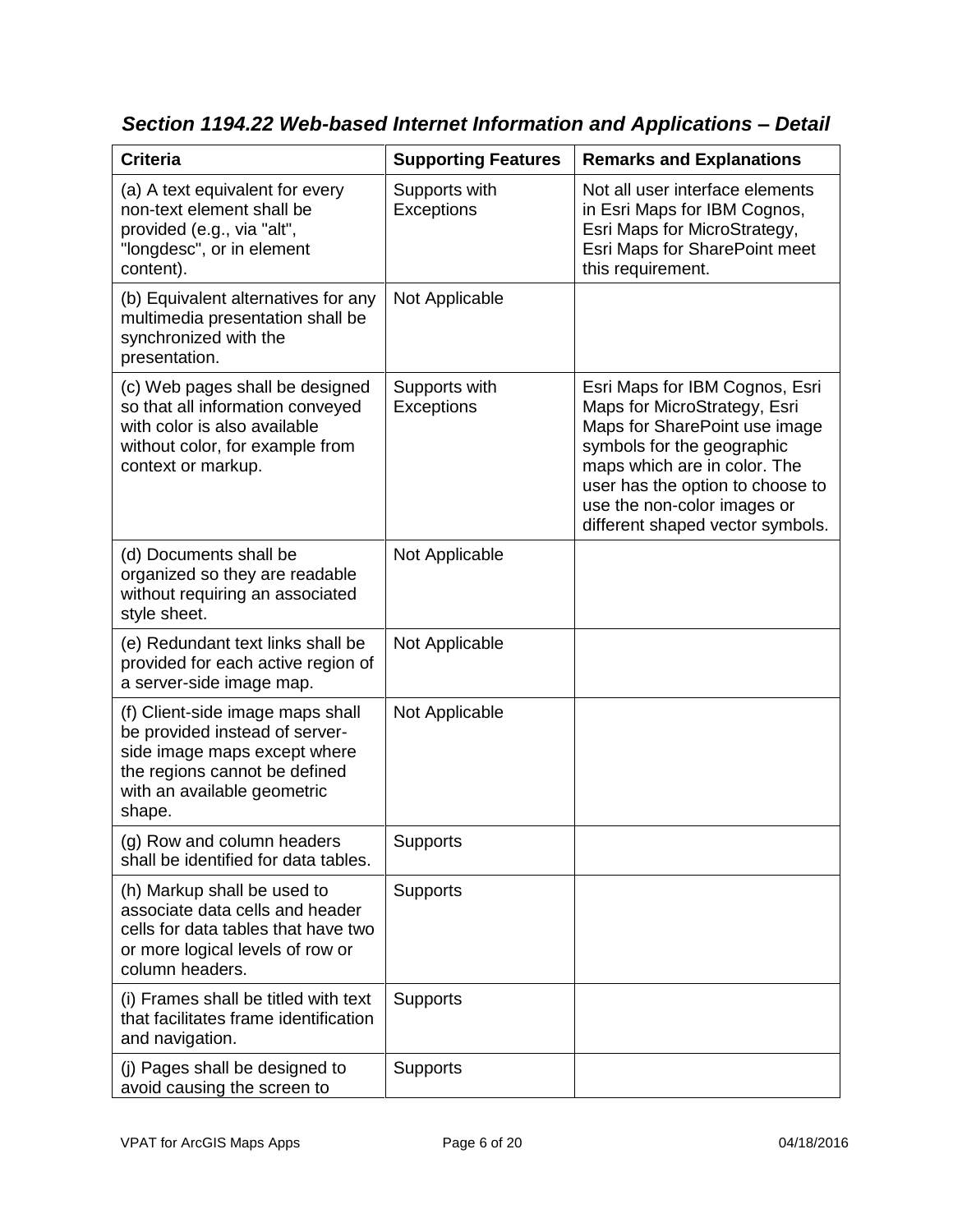| flicker with a frequency greater<br>than 2 Hz and lower than 55 Hz.                                                                                                                                                                                                                                                         |                                    |                                                                                                                                                                                                                                                                                      |
|-----------------------------------------------------------------------------------------------------------------------------------------------------------------------------------------------------------------------------------------------------------------------------------------------------------------------------|------------------------------------|--------------------------------------------------------------------------------------------------------------------------------------------------------------------------------------------------------------------------------------------------------------------------------------|
| (k) A text-only page, with<br>equivalent information or<br>functionality, shall be provided to<br>make a web site comply with the<br>provisions of this part, when<br>compliance cannot be<br>accomplished in any other way.<br>The content of the text-only page<br>shall be updated whenever the<br>primary page changes. | Supports with<br>Exceptions        | The geographic maps displayed<br>in Esri Maps for IBM Cognos,<br>Esri Maps for MicroStrategy,<br>Esri Maps for SharePoint are<br>inherently visual and cannot be<br>described using text.                                                                                            |
| (I) When pages utilize scripting<br>languages to display content, or<br>to create interface elements, the<br>information provided by the script<br>shall be identified with functional<br>text that can be read by Assistive<br>Technology.                                                                                 | Supports with<br>Exceptions        | Esri Maps for IBM Cognos, Esri<br>Maps for MicroStrategy, Esri<br>Maps for SharePoint should not<br>impede the use of Assistive<br>Technology.                                                                                                                                       |
| (m) When a web page requires<br>that an applet, plug-in or other<br>application be present on the<br>client system to interpret page<br>content, the page must provide a<br>link to a plug-in or applet that<br>complies with §1194.21(a)<br>through (I).                                                                   | Not Applicable                     |                                                                                                                                                                                                                                                                                      |
| (n) When electronic forms are<br>designed to be completed on-<br>line, the form shall allow people<br>using Assistive Technology to<br>access the information, field<br>elements, and functionality<br>required for completion and<br>submission of the form, including<br>all directions and cues.                         | <b>Supports</b>                    | Esri Maps for IBM Cognos, Esri<br>Maps for MicroStrategy, Esri<br>Maps for SharePoint are<br>extensions to underlying<br>business systems and run in a<br>web browser. They are subject<br>to the 508 Compliance of the<br>underlying business system as<br>well as the web browser. |
| (o) A method shall be provided<br>that permits users to skip<br>repetitive navigation links.                                                                                                                                                                                                                                | Supports with<br><b>Exceptions</b> | Esri Maps for IBM Cognos, Esri<br>Maps for MicroStrategy, Esri<br>Maps for SharePoint are<br>extensions to underlying<br>business systems and run in a<br>web browser. They are subject<br>to the 508 Compliance of the<br>underlying business system as<br>well as the web browser. |
| (p) When a timed response is<br>required, the user shall be alerted                                                                                                                                                                                                                                                         | Not Applicable                     |                                                                                                                                                                                                                                                                                      |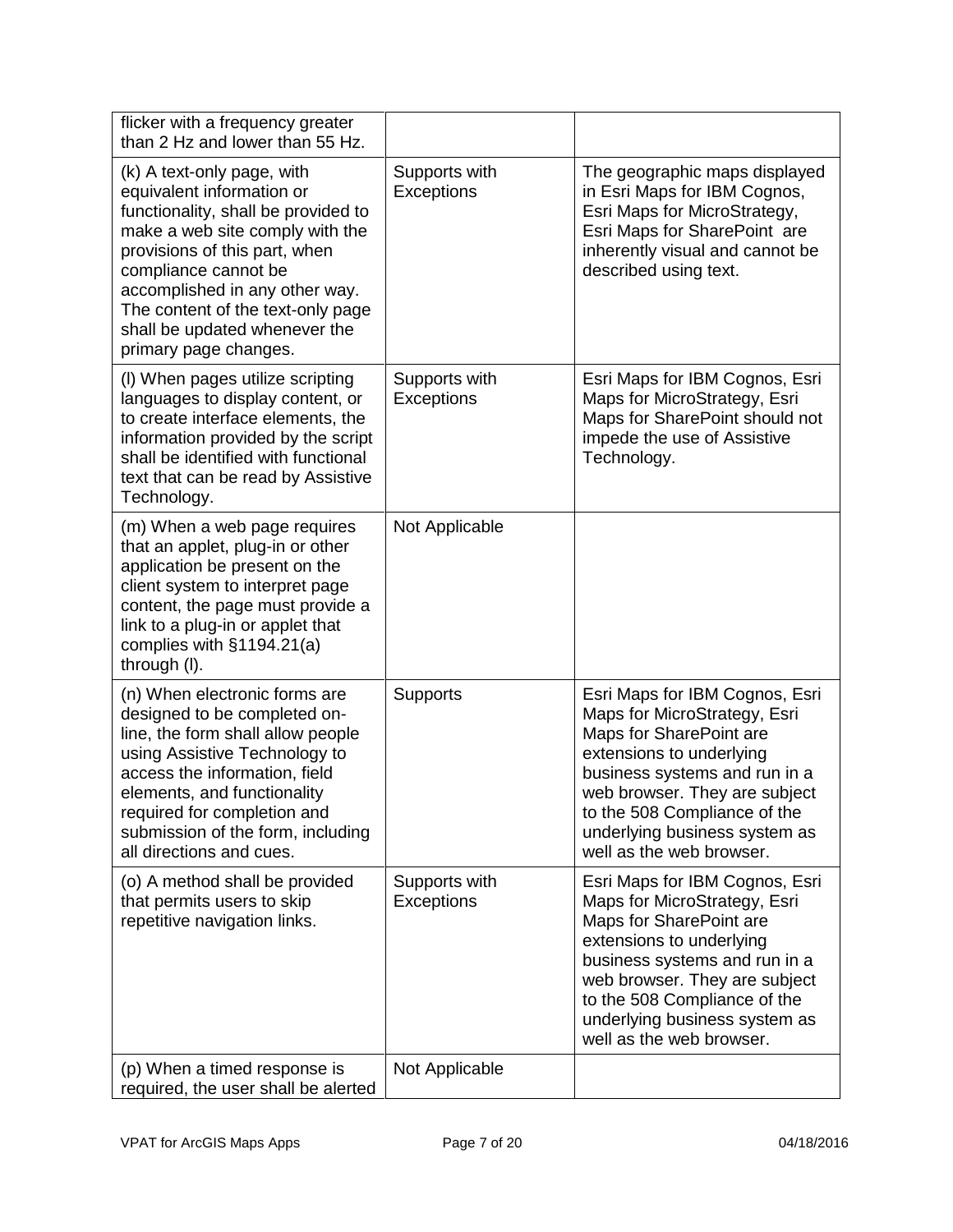| and given sufficient time to    |  |
|---------------------------------|--|
| indicate more time is required. |  |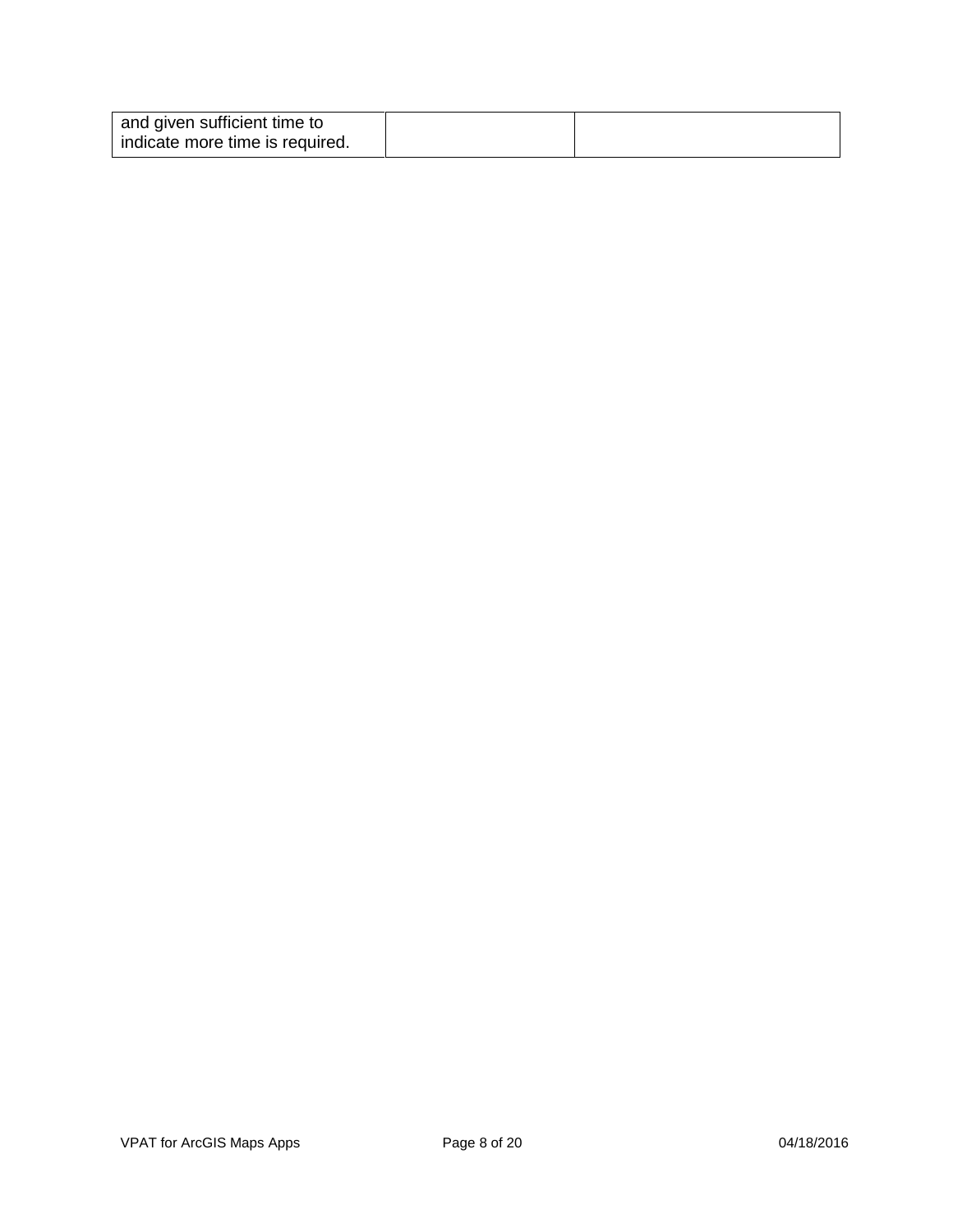| <b>Criteria</b>                                                                                                                                                                                                                                                                                                                                                       | <b>Supporting Features</b> | <b>Remarks and Explanations</b> |
|-----------------------------------------------------------------------------------------------------------------------------------------------------------------------------------------------------------------------------------------------------------------------------------------------------------------------------------------------------------------------|----------------------------|---------------------------------|
| (a) Telecommunications products<br>or systems which provide a<br>function allowing voice<br>communication and which do not<br>themselves provide a TTY<br>functionality shall provide a<br>standard non-acoustic<br>connection point for TTYs.<br>Microphones shall be capable of<br>being turned on and off to allow<br>the user to intermix speech with<br>TTY use. | Not Applicable             |                                 |
| (b) Telecommunications products<br>which include voice<br>communication functionality shall<br>support all commonly used cross-<br>manufacturer non-proprietary<br>standard TTY signal protocols.                                                                                                                                                                     | Not Applicable             |                                 |
| (c) Voice mail, auto-attendant,<br>and interactive voice response<br>telecommunications systems<br>shall be usable by TTY users<br>with their TTYs.                                                                                                                                                                                                                   | Not Applicable             |                                 |
| (d) Voice mail, messaging, auto-<br>attendant, and interactive voice<br>response telecommunications<br>systems that require a response<br>from a user within a time interval,<br>shall give an alert when the time<br>interval is about to run out, and<br>shall provide sufficient time for<br>the user to indicate more time is<br>required.                        | Not Applicable             |                                 |
| (e) Where provided, caller<br>identification and similar<br>telecommunications functions<br>shall also be available for users<br>of TTYs, and for users who<br>cannot see displays.                                                                                                                                                                                   | Not Applicable             |                                 |
| (f) For transmitted voice signals,<br>telecommunications products<br>shall provide a gain adjustable up<br>to a minimum of 20 dB. For<br>incremental volume control, at                                                                                                                                                                                               | Not Applicable             |                                 |

### *Section 1194.23 Telecommunications Products – Detail*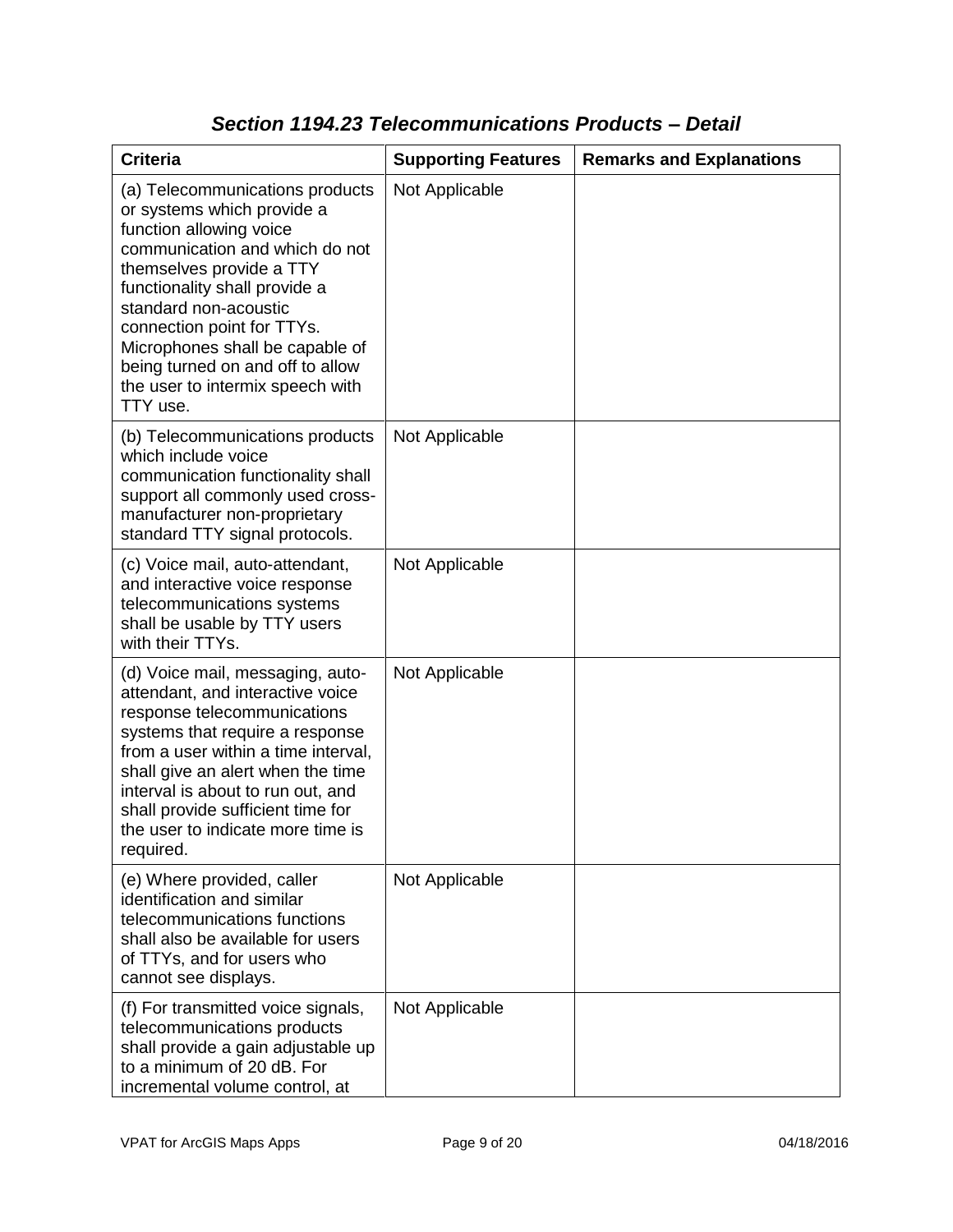| least one intermediate step of 12<br>dB of gain shall be provided.                                                                                                                                                                                                                                                                                                                                                                                                                                                   |                |  |
|----------------------------------------------------------------------------------------------------------------------------------------------------------------------------------------------------------------------------------------------------------------------------------------------------------------------------------------------------------------------------------------------------------------------------------------------------------------------------------------------------------------------|----------------|--|
| (g) If the telecommunications<br>product allows a user to adjust<br>the receive volume, a function<br>shall be provided to automatically<br>reset the volume to the default<br>level after every use.                                                                                                                                                                                                                                                                                                                | Not Applicable |  |
| (h) Where a telecommunications<br>product delivers output by an<br>audio transducer which is<br>normally held up to the ear, a<br>means for effective magnetic<br>wireless coupling to hearing<br>technologies shall be provided.                                                                                                                                                                                                                                                                                    | Not Applicable |  |
| (i) Interference to hearing<br>technologies (including hearing<br>aids, cochlear implants, and<br>assistive listening devices) shall<br>be reduced to the lowest possible<br>level that allows a user of hearing<br>technologies to utilize the<br>telecommunications product.                                                                                                                                                                                                                                       | Not Applicable |  |
| (i) Products that transmit or<br>conduct information or<br>communication, shall pass<br>through cross-manufacturer, non-<br>proprietary, industry-standard<br>codes, translation protocols,<br>formats or other information<br>necessary to provide the<br>information or communication in<br>a usable format. Technologies<br>which use encoding, signal<br>compression, format<br>transformation, or similar<br>techniques shall not remove<br>information needed for access or<br>shall restore it upon delivery. | Not Applicable |  |
| (k)(1) Products which have<br>mechanically operated controls<br>or keys shall comply with the<br>following: Controls and Keys<br>shall be tactilely discernible<br>without activating the controls or<br>keys.                                                                                                                                                                                                                                                                                                       | Not Applicable |  |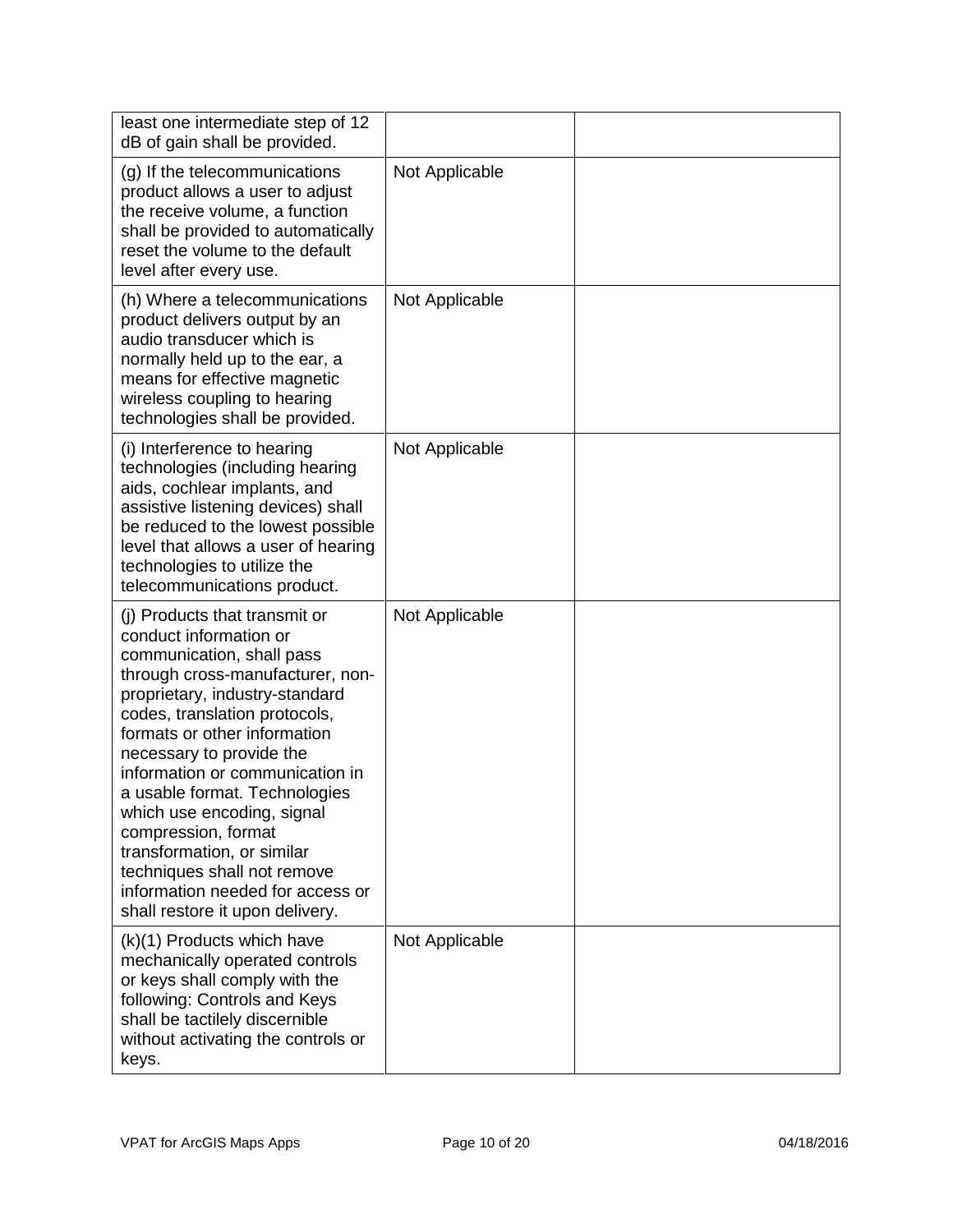| (k)(2) Products which have<br>mechanically operated controls<br>or keys shall comply with the<br>following: Controls and Keys<br>shall be operable with one hand<br>and shall not require tight<br>grasping, pinching, twisting of the<br>wrist. The force required to<br>activate controls and keys shall<br>be 5 lbs. (22.2N) maximum. |                |  |
|------------------------------------------------------------------------------------------------------------------------------------------------------------------------------------------------------------------------------------------------------------------------------------------------------------------------------------------|----------------|--|
| (k)(3) Products which have<br>mechanically operated controls<br>or keys shall comply with the<br>following: If key repeat is<br>supported, the delay before<br>repeat shall be adjustable to at<br>least 2 seconds. Key repeat rate<br>shall be adjustable to 2 seconds<br>per character.                                                | Not Applicable |  |
| $(k)(4)$ Products which have<br>mechanically operated controls<br>or keys shall comply with the<br>following: The status of all locking<br>or toggle controls or keys shall be<br>visually discernible, and<br>discernible either through touch<br>or sound.                                                                             | Not Applicable |  |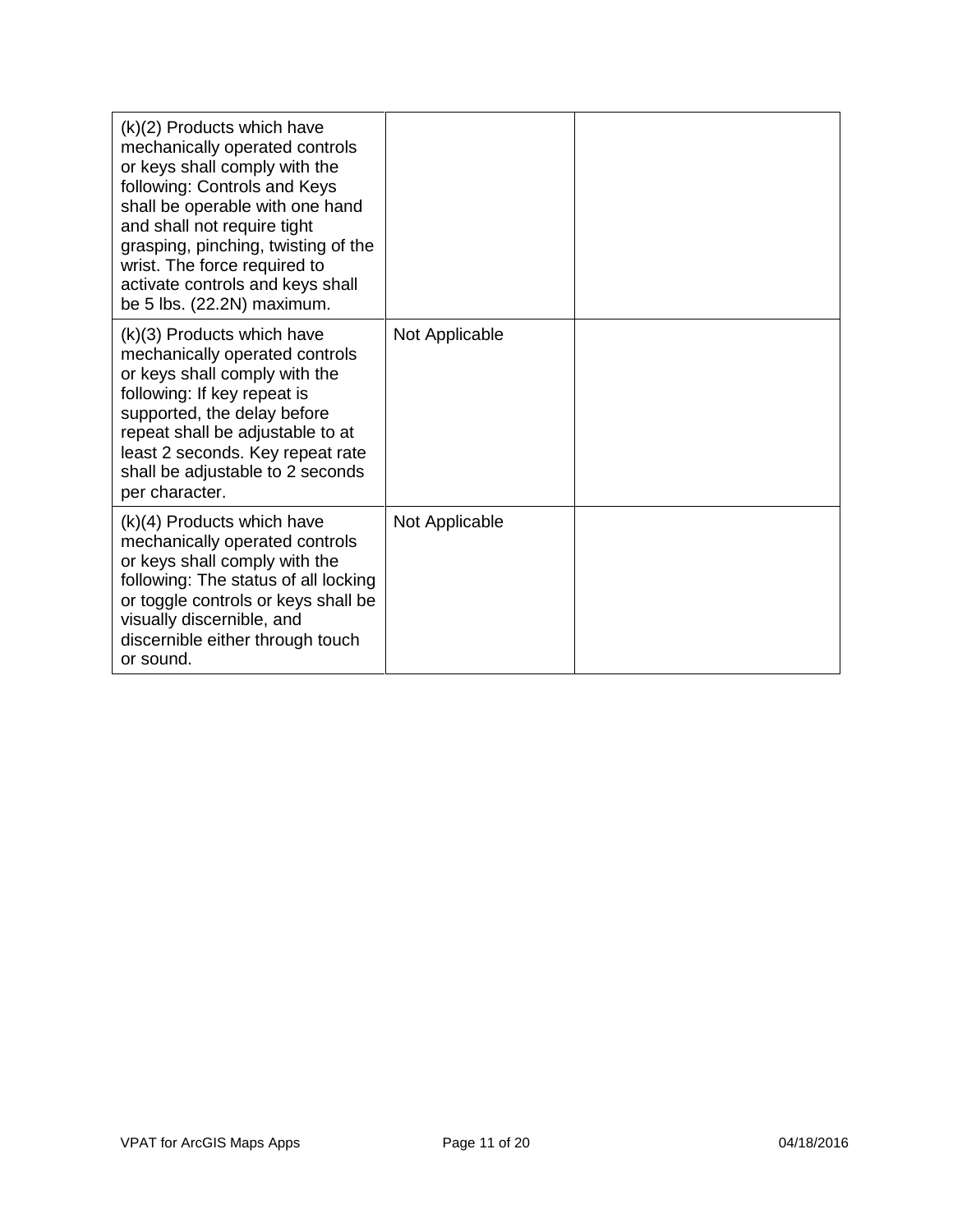| <b>Criteria</b>                                                                                                                                                                                                                                                                                                                                                                                                                                                                                                                                                                                                                                                                                                                                                                                                                                                                                                                                                           | <b>Supporting Features</b> | <b>Remarks and Explanations</b> |
|---------------------------------------------------------------------------------------------------------------------------------------------------------------------------------------------------------------------------------------------------------------------------------------------------------------------------------------------------------------------------------------------------------------------------------------------------------------------------------------------------------------------------------------------------------------------------------------------------------------------------------------------------------------------------------------------------------------------------------------------------------------------------------------------------------------------------------------------------------------------------------------------------------------------------------------------------------------------------|----------------------------|---------------------------------|
| a) All analog television displays<br>13 inches and larger, and<br>computer equipment that<br>includes analog television<br>receiver or display circuitry, shall<br>be equipped with caption<br>decoder circuitry which<br>appropriately receives, decodes,<br>and displays closed captions<br>from broadcast, cable, videotape,<br>and DVD signals. As soon as<br>practicable, but not later than<br>July 1, 2002, widescreen digital<br>television (DTV) displays<br>measuring at least 7.8 inches<br>vertically, DTV sets with<br>conventional displays measuring<br>at least 13 inches vertically, and<br>stand-alone DTV tuners, whether<br>or not they are marketed with<br>display screens, and computer<br>equipment that includes DTV<br>receiver or display circuitry, shall<br>be equipped with caption<br>decoder circuitry which<br>appropriately receives, decodes,<br>and displays closed captions<br>from broadcast, cable, videotape,<br>and DVD signals. | Not Applicable             |                                 |
| (b) Television tuners, including<br>tuner cards for use in computers,<br>shall be equipped with secondary<br>audio program playback circuitry.                                                                                                                                                                                                                                                                                                                                                                                                                                                                                                                                                                                                                                                                                                                                                                                                                            | Not Applicable             |                                 |
| (c) All training and informational<br>video and multimedia productions<br>which support the agency's<br>mission, regardless of format,<br>that contain speech or other<br>audio information necessary for<br>the comprehension of the<br>content, shall be open or closed<br>captioned.                                                                                                                                                                                                                                                                                                                                                                                                                                                                                                                                                                                                                                                                                   | Not Applicable             |                                 |
| (d) All training and informational<br>video and multimedia productions<br>which support the agency's<br>mission, regardless of format,                                                                                                                                                                                                                                                                                                                                                                                                                                                                                                                                                                                                                                                                                                                                                                                                                                    | Not Applicable             |                                 |

#### *Section 1194.24 Video and Multi-media Products – Detail*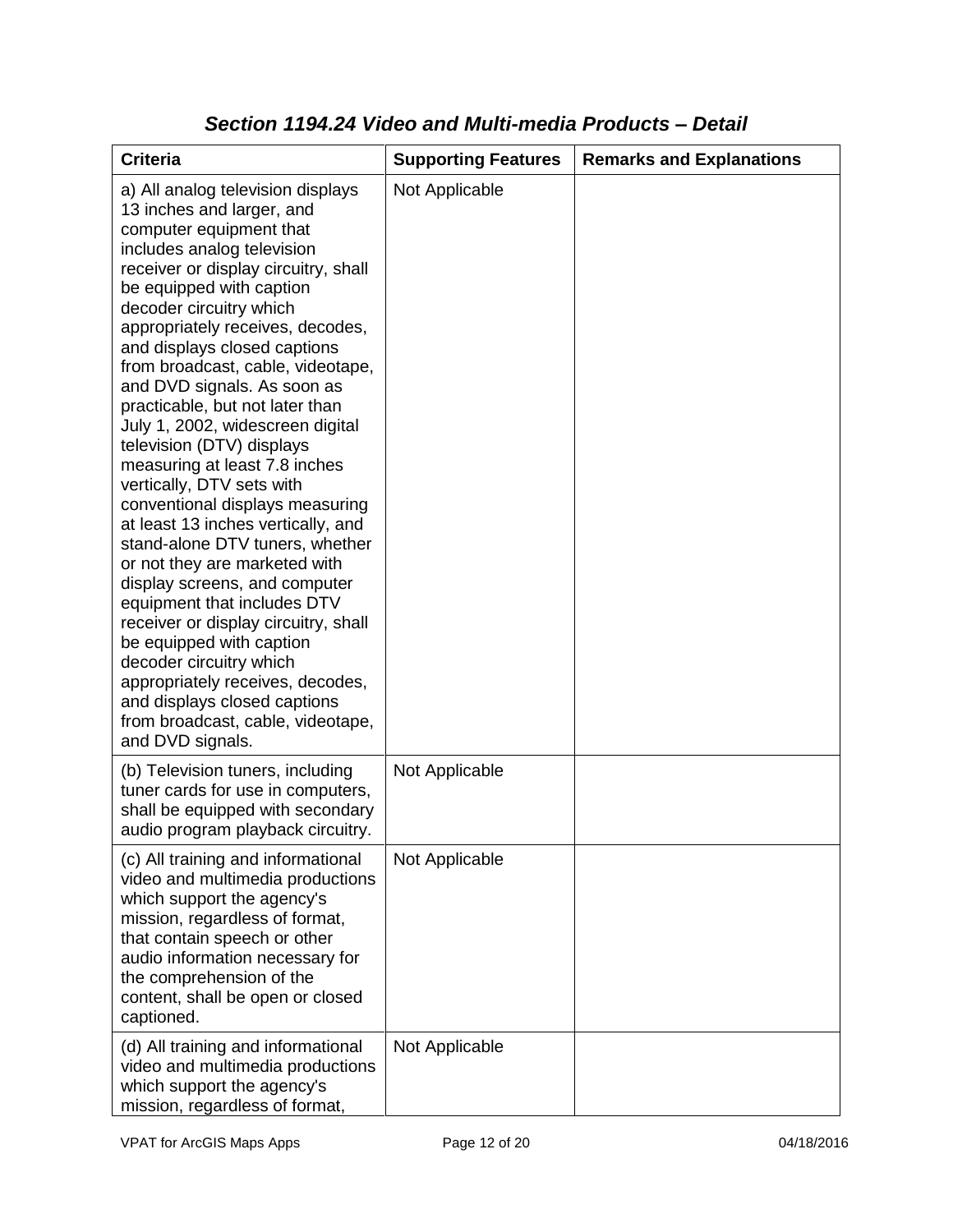| that contain visual information<br>necessary for the comprehension<br>of the content, shall be audio<br>described.                    |                |  |
|---------------------------------------------------------------------------------------------------------------------------------------|----------------|--|
| (e) Display or presentation of<br>alternate text presentation or<br>audio descriptions shall be user-<br>selectable unless permanent. | Not Applicable |  |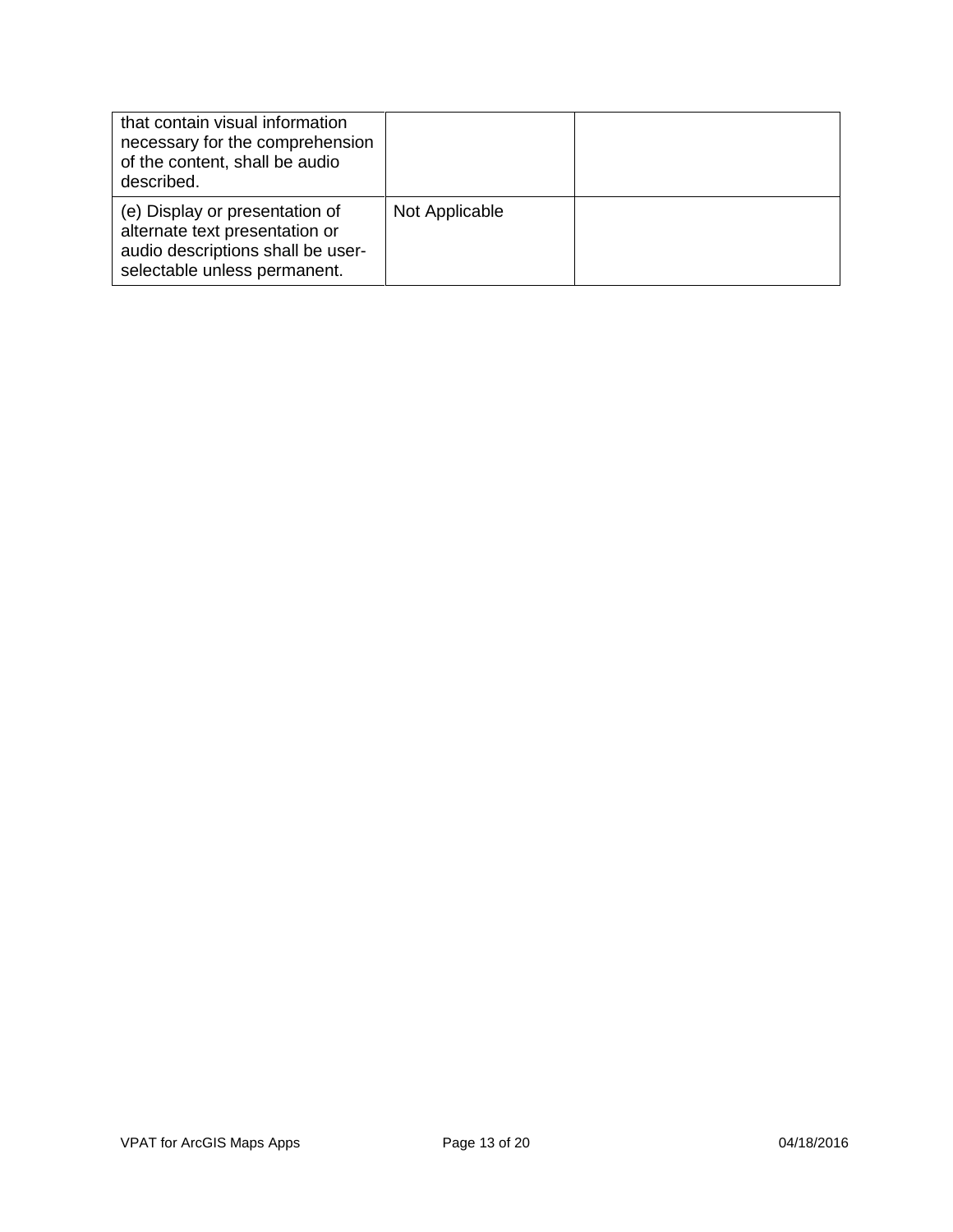### *Section 1194.25 Self-Contained, Closed Products – Detail*

| <b>Criteria</b>                                                                                                                                                                                                                                                                                                                                                                   | <b>Supporting Features</b> | <b>Remarks and Explanations</b> |
|-----------------------------------------------------------------------------------------------------------------------------------------------------------------------------------------------------------------------------------------------------------------------------------------------------------------------------------------------------------------------------------|----------------------------|---------------------------------|
| (a) Self contained products shall<br>be usable by people with<br>disabilities without requiring an<br>end-user to attach Assistive<br>Technology to the product.<br>Personal headsets for private<br>listening are not Assistive<br>Technology.                                                                                                                                   | Not Applicable             |                                 |
| (b) When a timed response is<br>required, the user shall be alerted<br>and given sufficient time to<br>indicate more time is required.                                                                                                                                                                                                                                            | Not Applicable             |                                 |
| (c) Where a product utilizes<br>touchscreens or contact-sensitive<br>controls, an input method shall<br>be provided that complies with<br>§1194.23 (k) (1) through (4).                                                                                                                                                                                                           | Not Applicable             |                                 |
| (d) When biometric forms of user<br>identification or control are used,<br>an alternative form of<br>identification or activation, which<br>does not require the user to<br>possess particular biological<br>characteristics, shall also be<br>provided.                                                                                                                          | Not Applicable             |                                 |
| (e) When products provide<br>auditory output, the audio signal<br>shall be provided at a standard<br>signal level through an industry<br>standard connector that will allow<br>for private listening. The product<br>must provide the ability to<br>interrupt, pause, and restart the<br>audio at any time.                                                                       | Not Applicable             |                                 |
| (f) When products deliver voice<br>output in a public area,<br>incremental volume control shall<br>be provided with output<br>amplification up to a level of at<br>least 65 dB. Where the ambient<br>noise level of the environment is<br>above 45 dB, a volume gain of at<br>least 20 dB above the ambient<br>level shall be user selectable. A<br>function shall be provided to | Not Applicable             |                                 |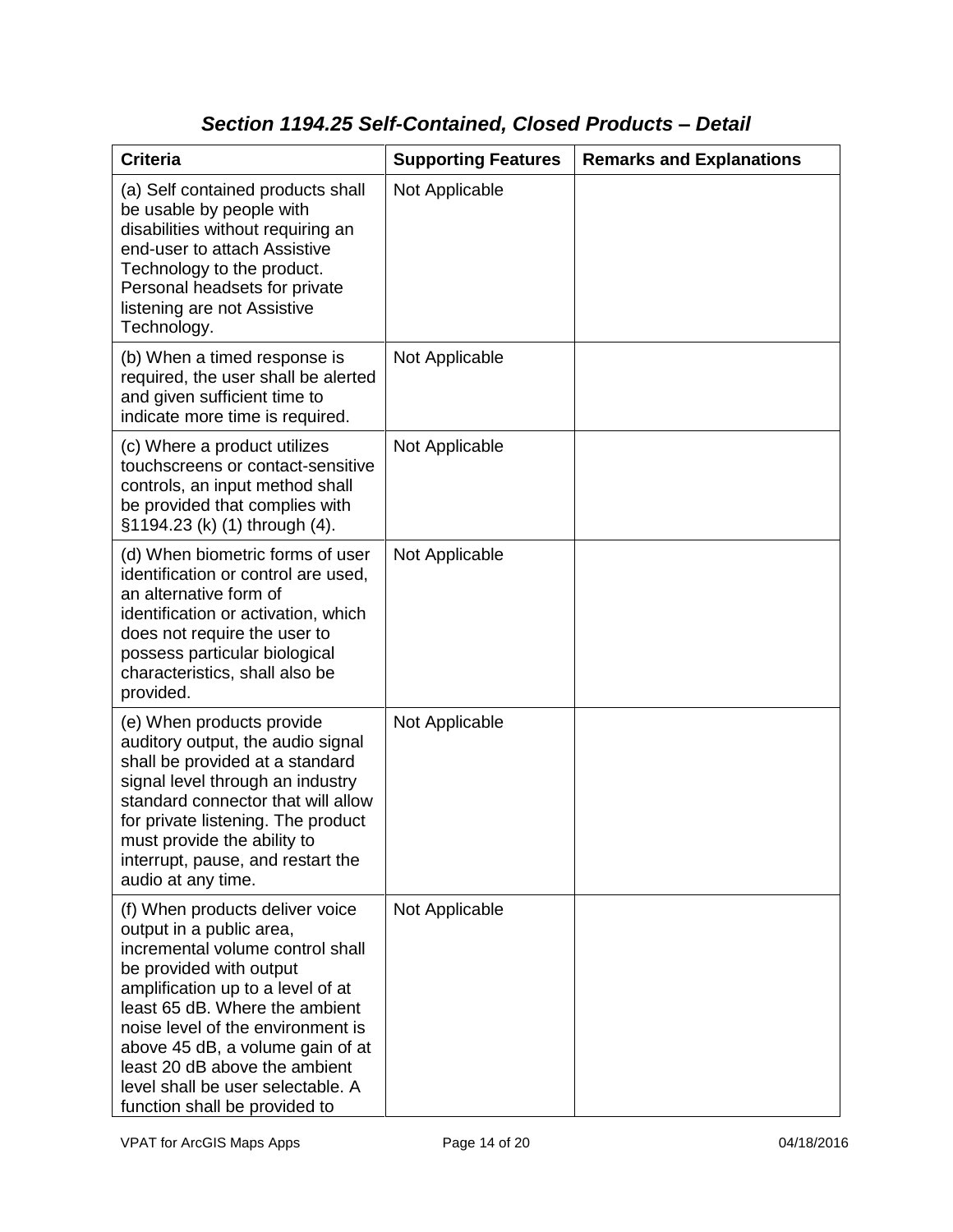| automatically reset the volume to<br>the default level after every use.                                                                                                                                                                                                                                                                                                                                                                                                                                                                                                           |                |  |
|-----------------------------------------------------------------------------------------------------------------------------------------------------------------------------------------------------------------------------------------------------------------------------------------------------------------------------------------------------------------------------------------------------------------------------------------------------------------------------------------------------------------------------------------------------------------------------------|----------------|--|
| (g) Color coding shall not be<br>used as the only means of<br>conveying information, indicating<br>an action, prompting a response,<br>or distinguishing a visual<br>element.                                                                                                                                                                                                                                                                                                                                                                                                     | Not Applicable |  |
| (h) When a product permits a<br>user to adjust color and contrast<br>settings, a range of color<br>selections capable of producing a<br>variety of contrast levels shall be<br>provided.                                                                                                                                                                                                                                                                                                                                                                                          | Not Applicable |  |
| (i) Products shall be designed to<br>avoid causing the screen to<br>flicker with a frequency greater<br>than 2 Hz and lower than 55 Hz.                                                                                                                                                                                                                                                                                                                                                                                                                                           | Not Applicable |  |
| (j) (1) Products which are<br>freestanding, non-portable, and<br>intended to be used in one<br>location and which have operable<br>controls shall comply with the<br>following: The position of any<br>operable control shall be<br>determined with respect to a<br>vertical plane, which is 48 inches<br>in length, centered on the<br>operable control, and at the<br>maximum protrusion of the<br>product within the 48 inch length<br>on products which are<br>freestanding, non-portable, and<br>intended to be used in one<br>location and which have operable<br>controls. | Not Applicable |  |
| $(j)(2)$ Products which are<br>freestanding, non-portable, and<br>intended to be used in one<br>location and which have operable<br>controls shall comply with the<br>following: Where any operable<br>control is 10 inches or less<br>behind the reference plane, the<br>height shall be 54 inches<br>maximum and 15 inches<br>minimum above the floor.                                                                                                                                                                                                                          | Not Applicable |  |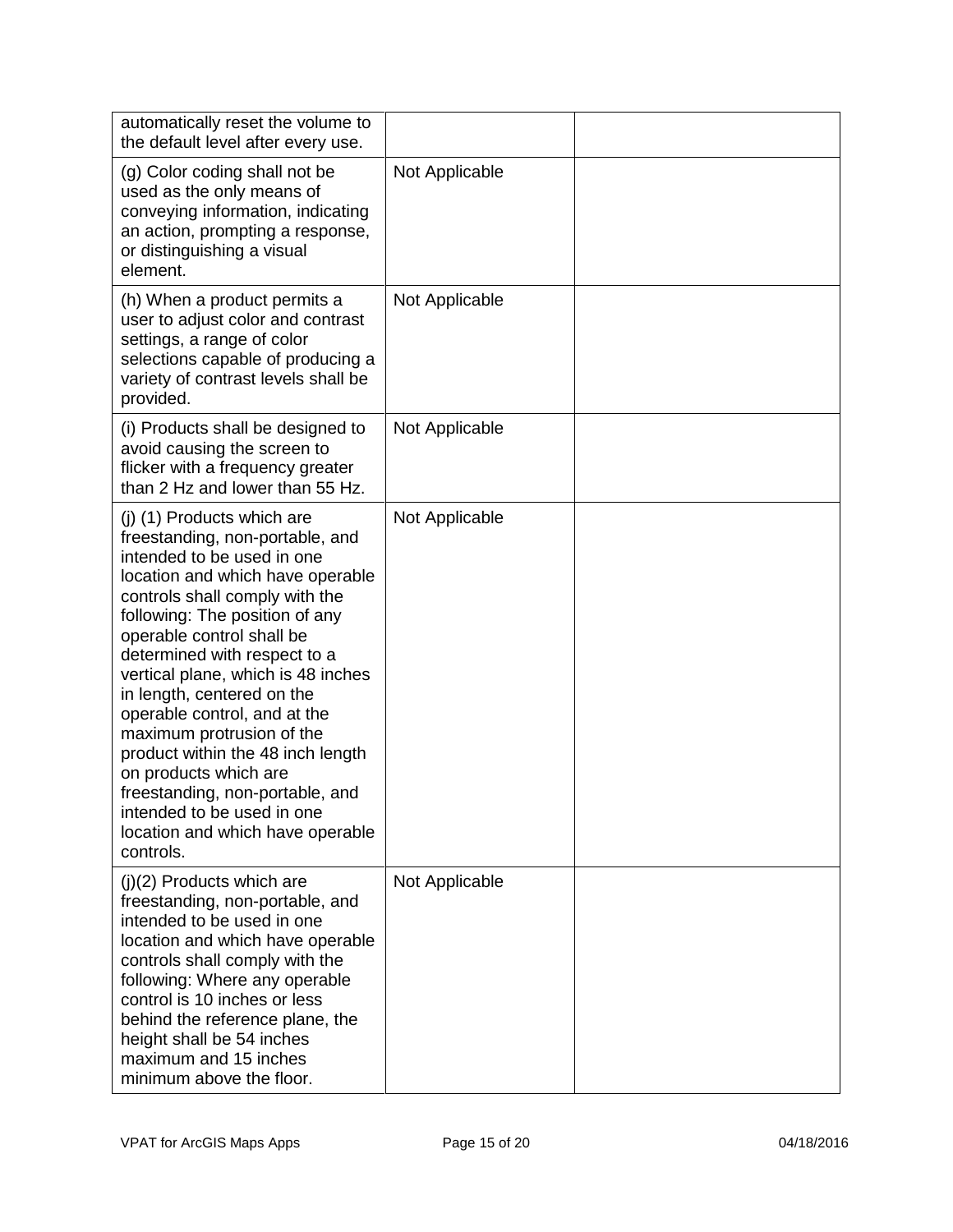| $(i)(3)$ Products which are<br>freestanding, non-portable, and<br>intended to be used in one<br>location and which have operable<br>controls shall comply with the<br>following: Where any operable<br>control is more than 10 inches<br>and not more than 24 inches<br>behind the reference plane, the<br>height shall be 46 inches<br>maximum and 15 inches<br>minimum above the floor. | Not Applicable |  |
|-------------------------------------------------------------------------------------------------------------------------------------------------------------------------------------------------------------------------------------------------------------------------------------------------------------------------------------------------------------------------------------------|----------------|--|
| $(i)(4)$ Products which are<br>freestanding, non-portable, and<br>intended to be used in one<br>location and which have operable<br>controls shall comply with the<br>following: Operable controls shall<br>not be more than 24 inches<br>behind the reference plane.                                                                                                                     | Not Applicable |  |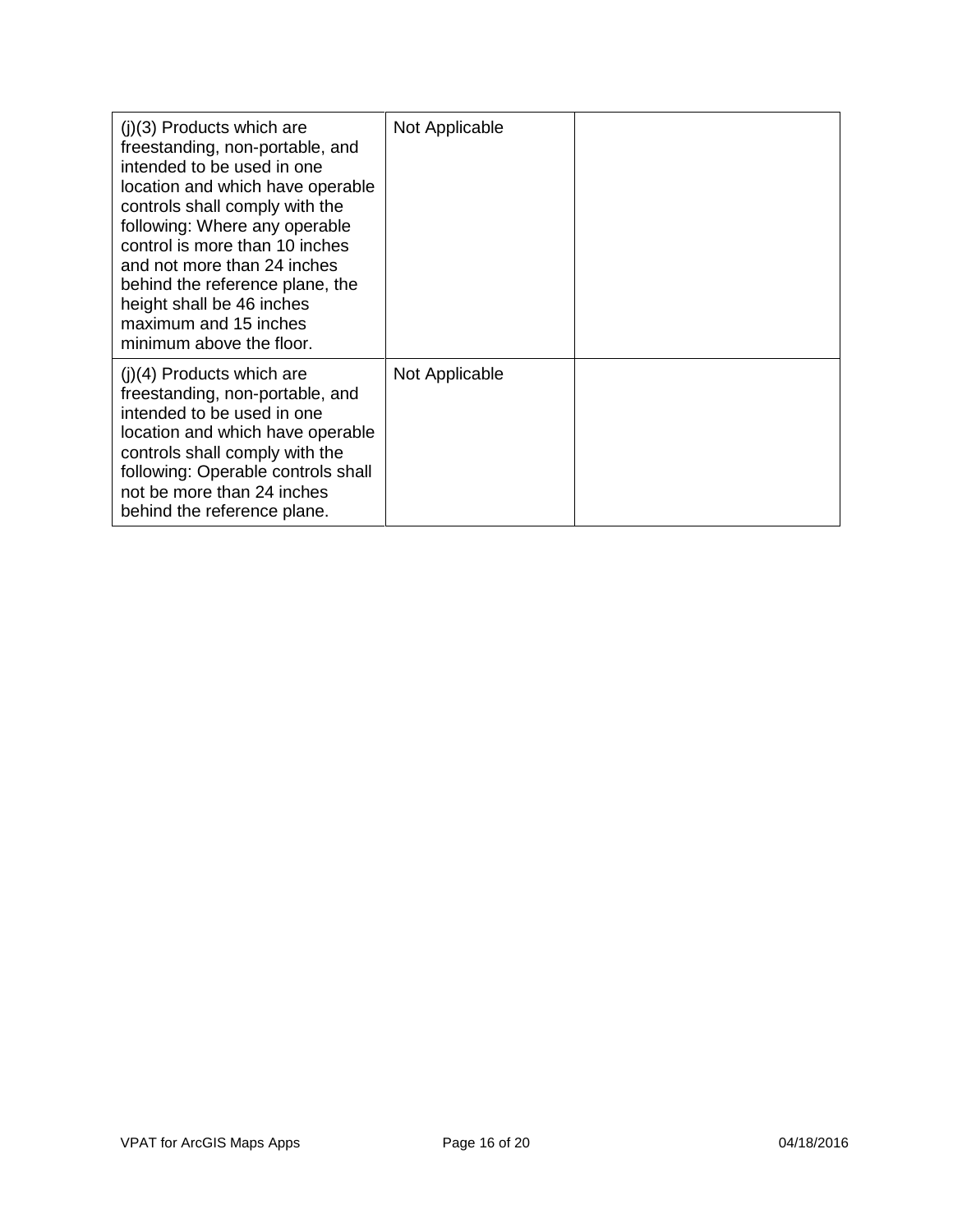| <b>Criteria</b>                                                                                                                                                                                                                                          | <b>Supporting Features</b> | <b>Remarks and Explanations</b> |
|----------------------------------------------------------------------------------------------------------------------------------------------------------------------------------------------------------------------------------------------------------|----------------------------|---------------------------------|
| (a) All mechanically operated<br>controls and keys shall comply<br>with §1194.23 (k) (1) through (4).                                                                                                                                                    | Not Applicable             |                                 |
| (b) If a product utilizes<br>touchscreens or touch-operated<br>controls, an input method shall<br>be provided that complies with<br>§1194.23 (k) (1) through (4).                                                                                        | Not Applicable             |                                 |
| (c) When biometric forms of user<br>identification or control are used,<br>an alternative form of<br>identification or activation, which<br>does not require the user to<br>possess particular biological<br>characteristics, shall also be<br>provided. | Not Applicable             |                                 |
| (d) Where provided, at least one<br>of each type of expansion slots,<br>ports and connectors shall<br>comply with publicly available<br>industry standards.                                                                                              | Not Applicable             |                                 |

# *Section 1194.26 Desktop and Portable Computers – Detail*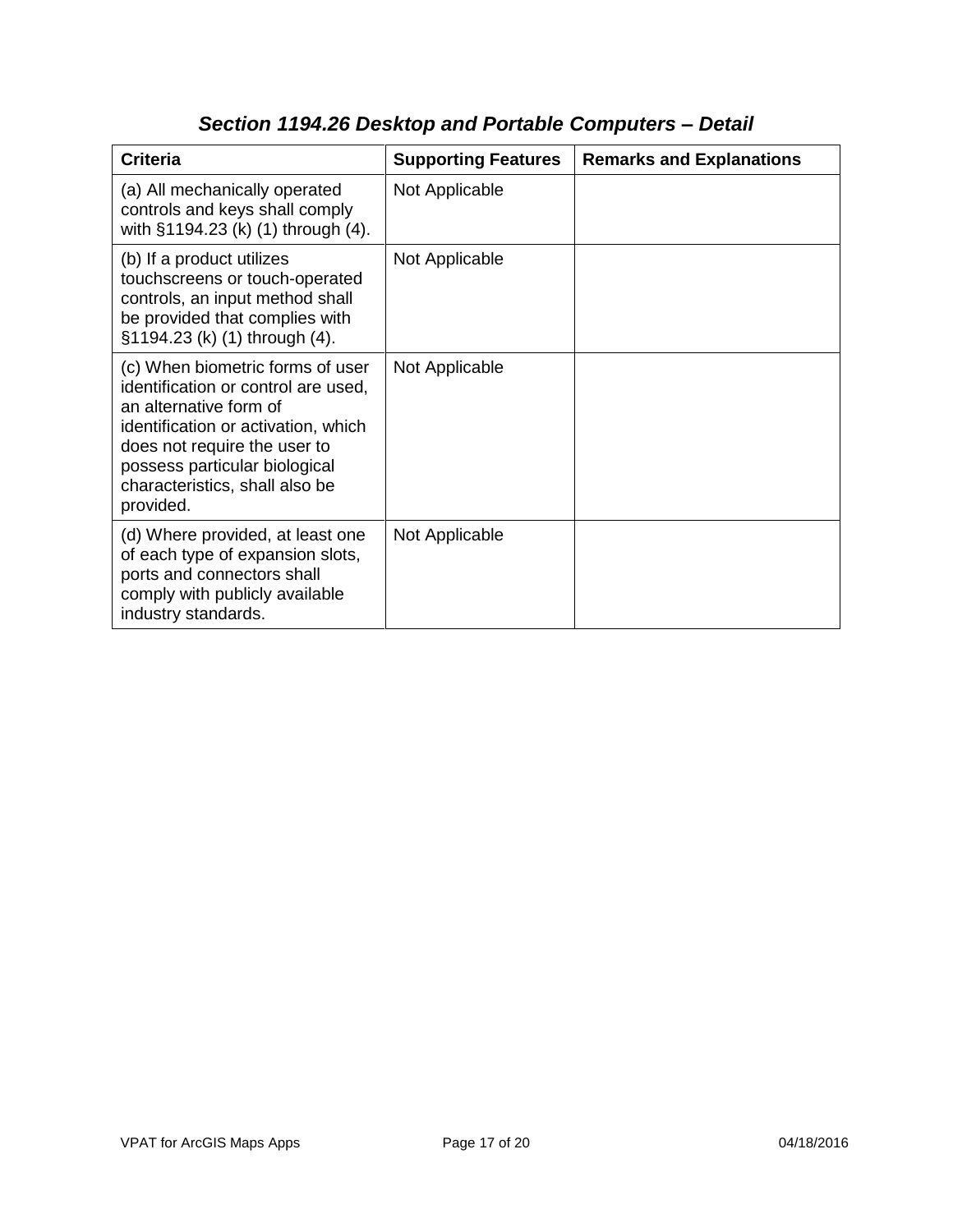| <b>Criteria</b>                                                                                                                                                                                                                                                                                                                        | <b>Supporting Features</b>                                           | <b>Remarks and Explanations</b>                                                                                                                                                                                                                                                                                                                                                                                                               |
|----------------------------------------------------------------------------------------------------------------------------------------------------------------------------------------------------------------------------------------------------------------------------------------------------------------------------------------|----------------------------------------------------------------------|-----------------------------------------------------------------------------------------------------------------------------------------------------------------------------------------------------------------------------------------------------------------------------------------------------------------------------------------------------------------------------------------------------------------------------------------------|
| (a) At least one mode of<br>operation and information<br>retrieval that does not require<br>user vision shall be provided, or<br>support for Assistive Technology<br>used by people who are blind or<br>visually impaired shall be<br>provided.                                                                                        | Supports when<br>combined with<br>compatible Assistive<br>Technology | Esri Maps for IBM Cognos, Esri<br>Maps for MicroStrategy, Esri<br>Maps for SharePoint provide<br>access to geographic maps. The<br>maps can be zoomed in to<br>reveal greater detail. The maps<br>can be used with Assistive<br>Technology.<br>Note: Some aspects of a<br>geographic information system<br>(GIS) or a digital map are<br>inherently visual/graphical and<br>cannot be adequately<br>represented with Assistive<br>Technology. |
| (b) At least one mode of<br>operation and information<br>retrieval that does not require<br>visual acuity greater than 20/70<br>shall be provided in audio and<br>enlarged print output working<br>together or independently, or<br>support for Assistive Technology<br>used by people who are visually<br>impaired shall be provided. | Supports when<br>combined with<br>compatible Assistive<br>Technology | Esri Maps for IBM Cognos, Esri<br>Maps for MicroStrategy, Esri<br>Maps for SharePoint provide<br>access to geographic maps. The<br>maps can be zoomed in to<br>reveal greater detail. The maps<br>can be used with Assistive<br>Technology.<br>Note: Some aspects of a<br>geographic information system<br>(GIS) or a digital map are<br>inherently visual/graphical and<br>cannot be adequately<br>represented with Assistive<br>Technology. |
| (c) At least one mode of<br>operation and information<br>retrieval that does not require<br>user hearing shall be provided, or<br>support for Assistive Technology<br>used by people who are deaf or<br>hard of hearing shall be provided.                                                                                             | Not Applicable                                                       |                                                                                                                                                                                                                                                                                                                                                                                                                                               |
| (d) Where audio information is<br>important for the use of a<br>product, at least one mode of<br>operation and information<br>retrieval shall be provided in an<br>enhanced auditory fashion, or<br>support for assistive hearing<br>devices shall be provided.                                                                        | Not Applicable                                                       |                                                                                                                                                                                                                                                                                                                                                                                                                                               |

*Section 1194.31 Functional Performance Criteria – Detail*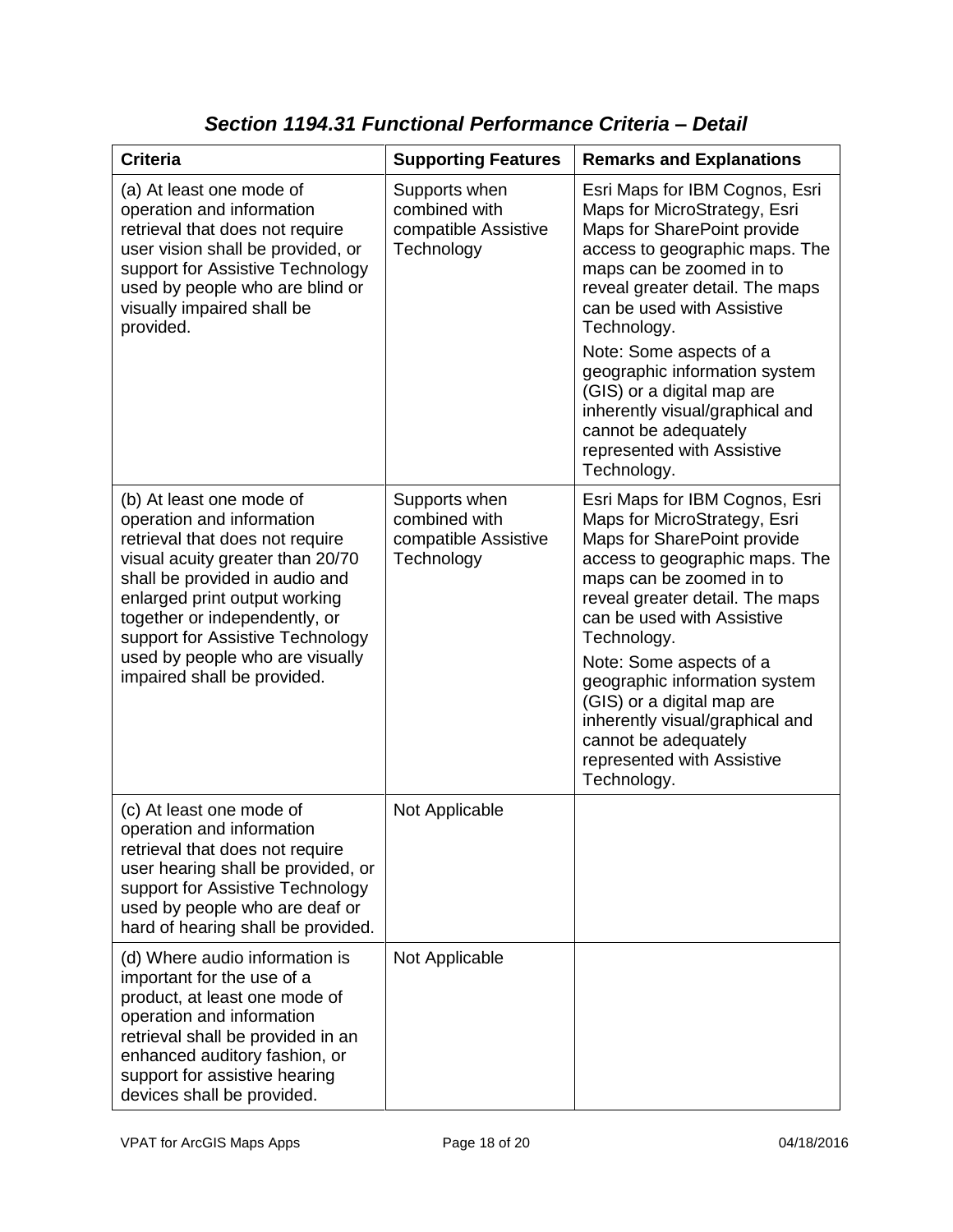| (e) At least one mode of<br>operation and information<br>retrieval that does not require<br>user speech shall be provided, or<br>support for Assistive Technology<br>used by people with disabilities<br>shall be provided. | Supports        |  |
|-----------------------------------------------------------------------------------------------------------------------------------------------------------------------------------------------------------------------------|-----------------|--|
| (f) At least one mode of operation<br>and information retrieval that<br>does not require fine motor<br>control or simultaneous actions<br>and that is operable with limited<br>reach and strength shall be<br>provided.     | <b>Supports</b> |  |